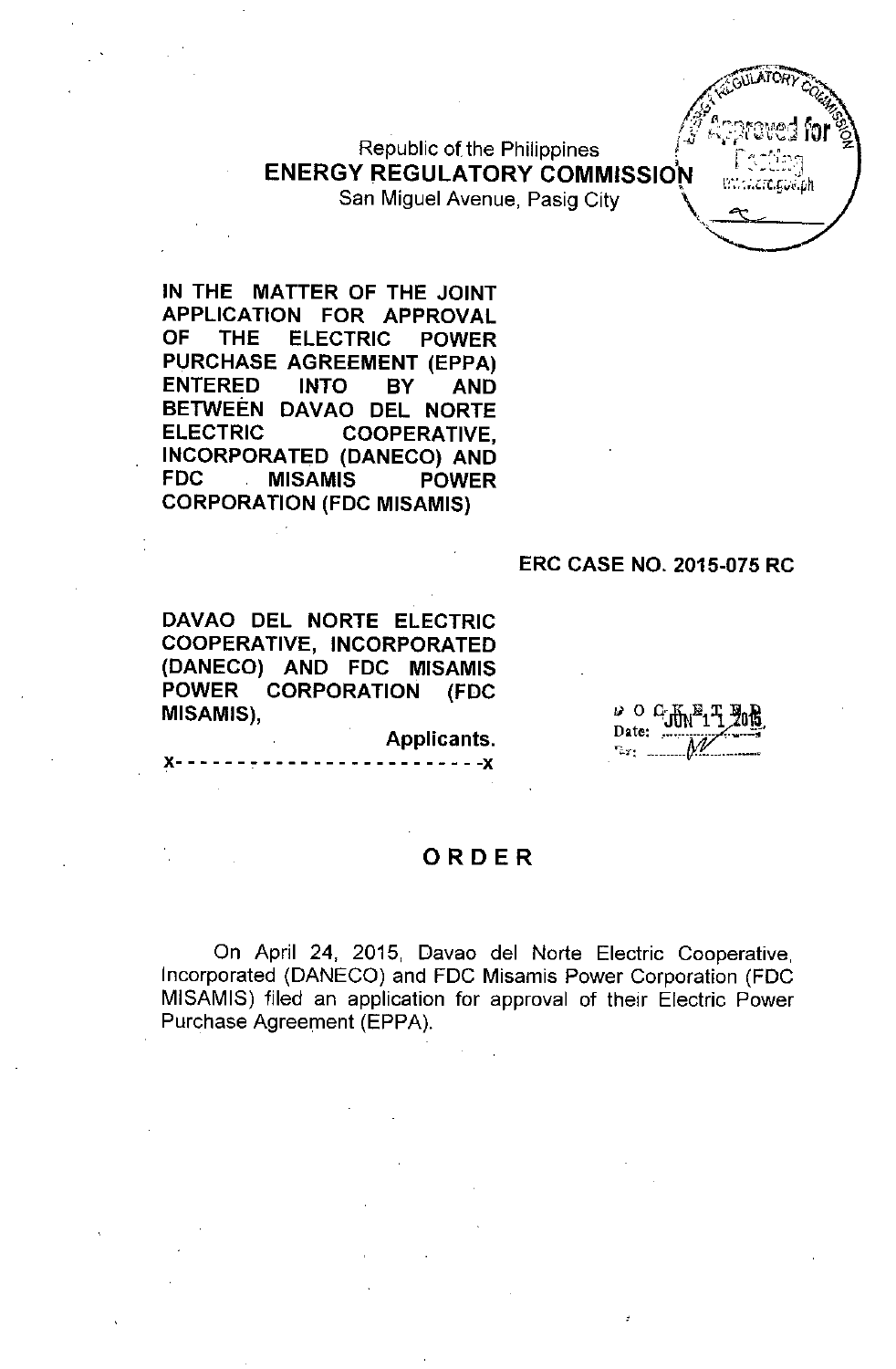In the said application, DANECO and FDC MISAMIS alleged, among others, that:

## The Nature of the Application

1. The instant application is submitted to the Commission for its due consideration and approval of the EPPA executed by and between DANECO and FDC MISAMIS, pursuant to Rule 20(B) of the Commission's Rules of Practice and Procedure (ERC Rules)' and other pertinent rules and regulations;

## The Applicants

- 2. DANECO was created pursuant to the provisions of the National Electrification Administration Act (R.A. 6038), as amended by Presidential Decree No. 269. Pursuant to this decree, it was incorporated and registered on September 24, 1971 with principal office at Montevista, Compostela Valley. It serves the power requirements of Tagum City, Island Garden City of Samal, Asuncion, Kapalong, New Corella, San Isidro and Talaingod, all in the Province of Davao del Norte, and Compostela, Laak, Mabini, Maco, Maragusan, Mawab, Monkayo, Montevista, Nabunturan, New Bataan and Pantukan, all in the Province of Compostela Valley;
- 3. FDC MISAMIS is a corporation duly organized and existing under the Philippine Laws, with principal office address at 23<sup>rd</sup> Floor, PBCom Tower, 6795 Ayala Avenue corner V.A. Rufino St., Makati City. It was formerly known and registered under the names Green Renewable Power Holdings, Incorporated and Strong Field Energy Corporation. It is a wholly-owned subsidiary of FDC Utilities, Incorporated;

<sup>&</sup>lt;sup>1</sup> ERC Resolution No. 38, Series of 2006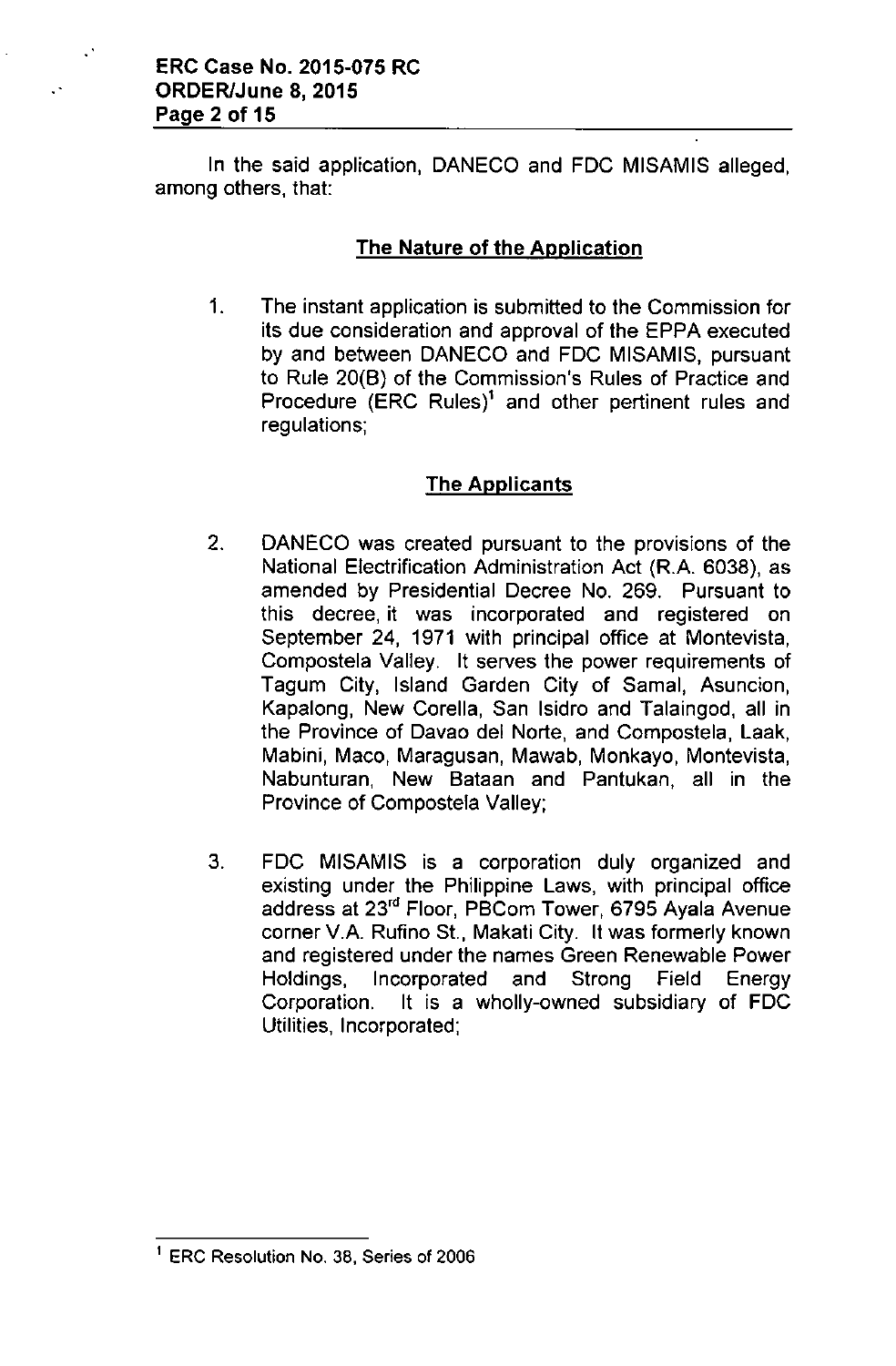$\ddot{\phantom{1}}$ 

## Compliance with Pre-filing Reguirements

- 4. In compliance with Rule 6 of the ERC Rules and in support of the instant application for approval of the EPPA, copies of the instant application (including Annexes) were furnished to the respective legislative bodies of the Municipality of Montevista, and the Province of Compostela Valley, where DANECO principally operates;
- 5. Likewise, a copy of the instant application (including Annexes) was furnished to the Legislative Body of the City of Makati where FDC MISAMIS principally operates;
- 6. The entire application, excluding the Annexes, was published in a newspaper of general circulation within the franchise area or area where DANECO and FDC MISAMIS principally operate;

# DANECO Power Situation

- 7. Since 2010, the Mindanao Grid has been experiencing a significant shortfall in power supply causing widespread power interruption. The existing capacity in the Island is composed of more than fifty percent (50%) hydroelectric power plant which is dependent on the availability of water and affected by weather conditions. Based on the  $2012-2030$  Supply  $-$  Demand Outlook issued by the Department of Energy (DOE), a total of 1,600 MW additional capacities are needed during the planning period to meet the electricity demand and the required reserve margin of the grid;
- 8. DANECO is requiring an annual energy of 131,4000,000 kWh and an annual demand of 15,000 kW for 2015. With the privatization of the Power Sector Assets and Liabilities Management Corporation (PSALM)/National Power Corporation (NPC) generation plants and coupled with the insufficiency of supply in Mindanao, it has become increasingly difficult for PSALM to sustain the demands of its Mindanao customers. As it is, PSALM can no longer supply the electric power requirements of its existing customers including DANECO. PSALM confirmed that it has insufficient capacity to supply the additional power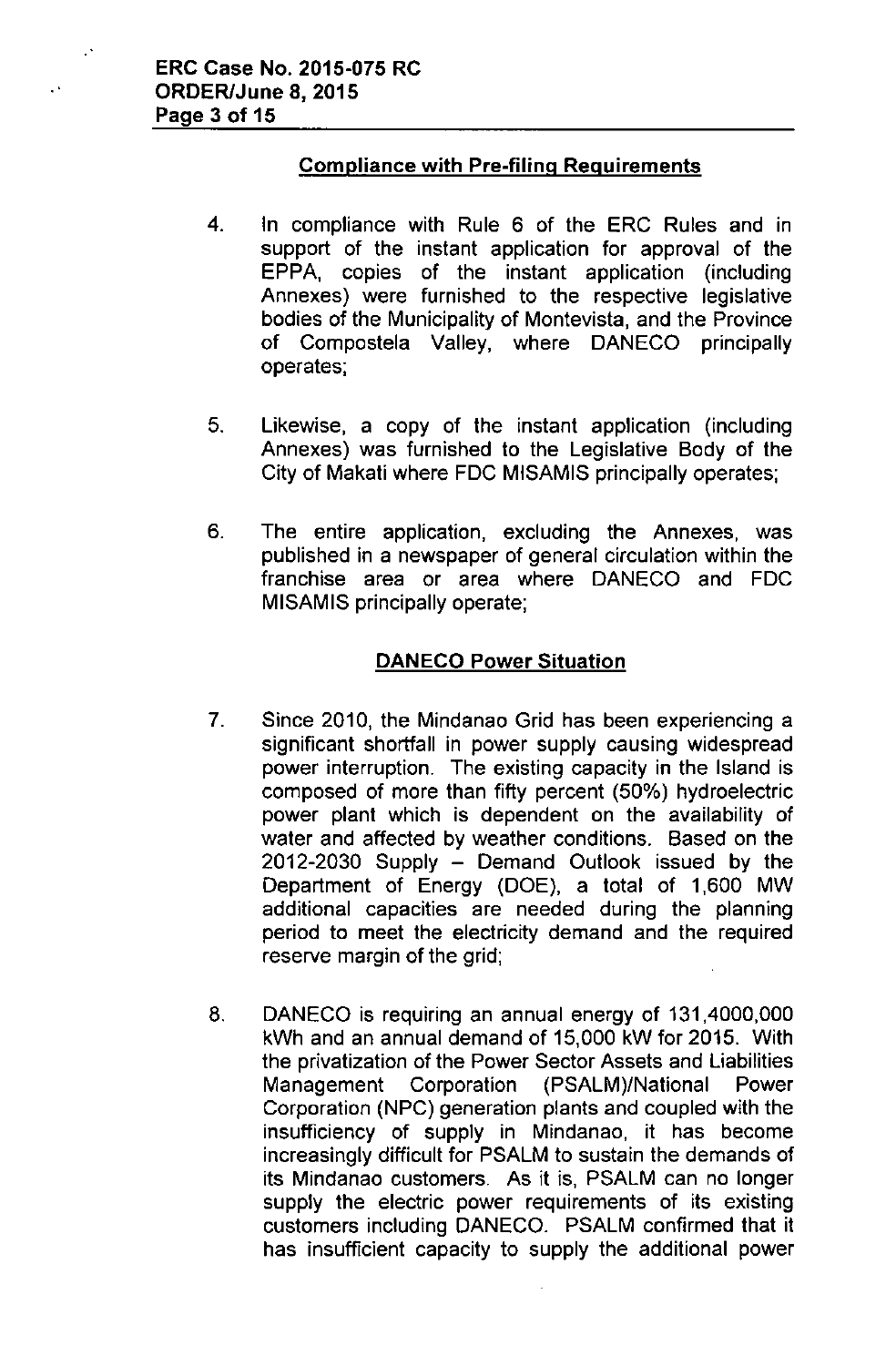$\ddot{\phi}$ 

requirements of Mindanao distribution utilities beyond the contracted energy and equivalent demand in its existing Contracts for the Supply of Electric Energy (CSEEs);

- 9. Based on its actual and forecasted load data, DANECO's demand requirements for years 2014 to 2024 are increasing. In order for DANECO to comply with its obligations to its member-consumers [Sec. 1, Department of Energy (DOE) Department Circular No. 2003-12-011]2 and ensuring that its requirements are fully covered by supply contracts (Sec. 4.3, DOE Department Circular No.  $2010-03-0003$ <sup>3</sup>, it should secure a power supply agreement of about 15,000 kW;
- 10. Based on its actual and forecasted load data, DANECO's demand requirement is expected to grow every year, from 78MW in 2014 to 107 MW in 2024;
- 11. Given its demand growth and in order to obtain a secure and adequate supply of electricity for its memberconsumers during this time, DANECO sought out other generation companies and sources of electricity in the Mindanao Grid and solicited offers and/or expressions of interest from these power suppliers to supply its growing power requirements;
- 12. Among the offers that DANECO considered was from FDC MISAMIS which made an offer to supply its power requirements. FDC MISAMIS is committed to construct a 405 MW Coal-Fired Power Plant in the PHIVIDEC Industrial Estate in Misamis Oriental. The power plant is scheduled to be commissioned in 2016;
- 13. DANECO thoroughly evaluated all the offers/expressions of interest it received and determined that FDC MISAMIS's offer is the most advantageous to its memberconsumers;

<sup>&</sup>lt;sup>2</sup> All distribution utilities must henceforth take cognizance and assume full responsibiiity to forecast, assure and contract for the supply of electric power in their respective areas to meet their obligations as distribution utility (Sec. 1, DOE Department Circular No. 2003-12-011)

<sup>3</sup> **Ensure that the power requirements within their franchise areas are adequately** covered by supply contracts or spot purchases from the WESM at all times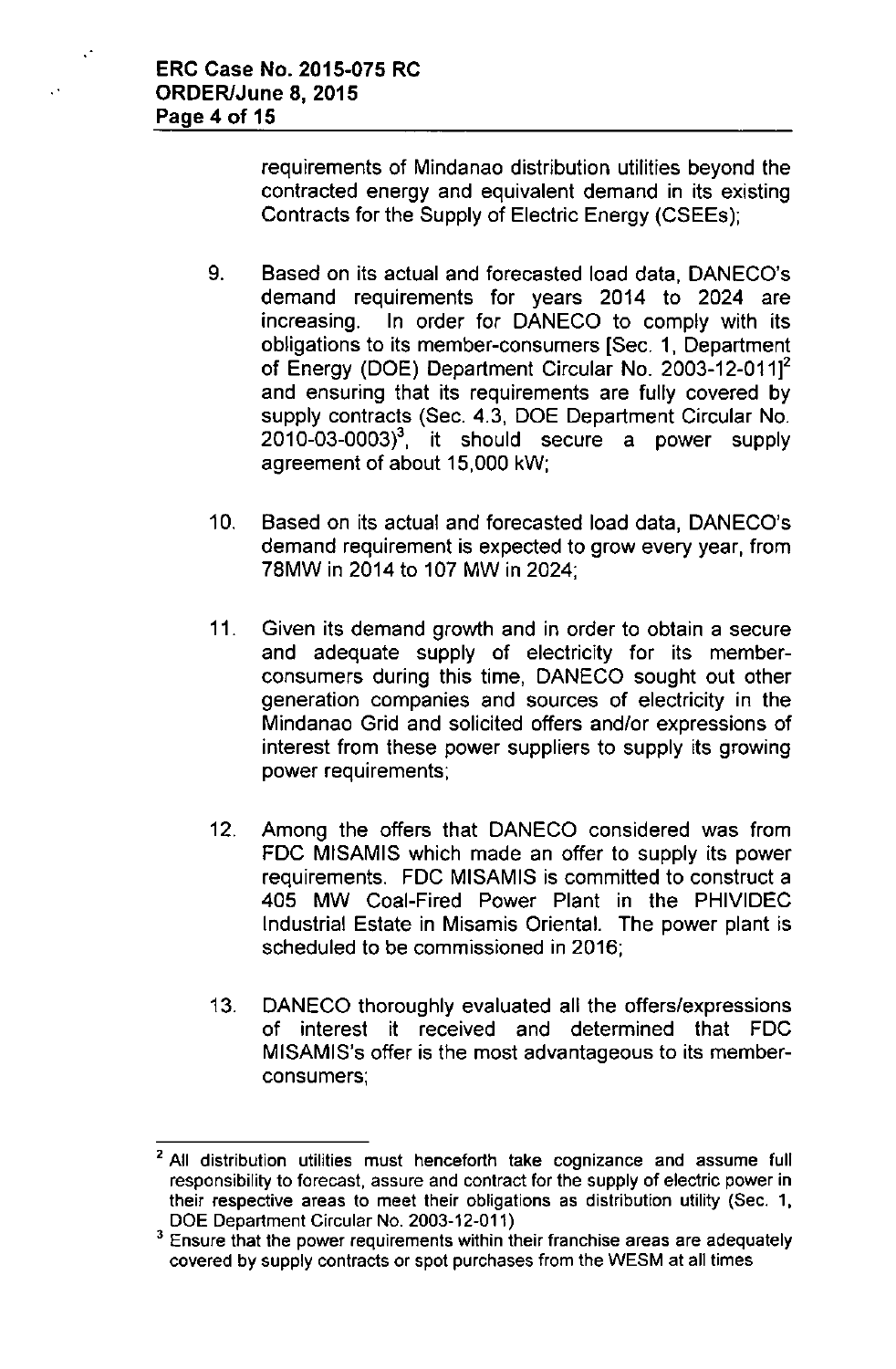14. OANECO has forecasted and simulated the effect of the inclusion of the power supplied by FOC MISAMIS on its generation costs upon the commercial operation of the power plant, taking into consideration the reduced supply from PSALM and the expected commercial operation of FOC MISAMIS, to wit:

## Increase in Biended Cost from Current

Without FDC MISAMIS (Diesel Fuel) | PhP5.81/kWh With FDC MISAMIS Coal Power Plant PhP5.12/kWh Savings with FDC MISAMIS Coal Power Plant, kWh | PhP0.69/kWh

## The EPPA

15. After extensive negotiations with FOC MISAMIS, OANECO signed on February 27, 2015, an EPPA with FOC MISAMIS for a contracted demand of 15 MW for twenty-five (25) years;

## *Executive Summary*

16. The EPPA governs the relationship between Supplier and Customer for the sale of electric power. The electric power supply will be drawn from the  $3 \times 135$  MW CFB Coal-fired power plant to be constructed, owned and operated by FOC MISAMIS. Ouring plant outage, replacement power will be sourced from other facilities of the FOC MISAMIS, or of any third party, including the Wholesale Electricity Spot Market (WESM) or its equivalent. The commencement of the obligation of FOC MISAMIS to deliver of electric power to its customers is subject to the satisfaction of conditions precedent, including the declaration of the commercial operation of the power plant. Generation Charges for pre-commercial operation and during commercial operation are computed separately. The EPPA is subject to customer's security deposit, assignment, termination and buy-out;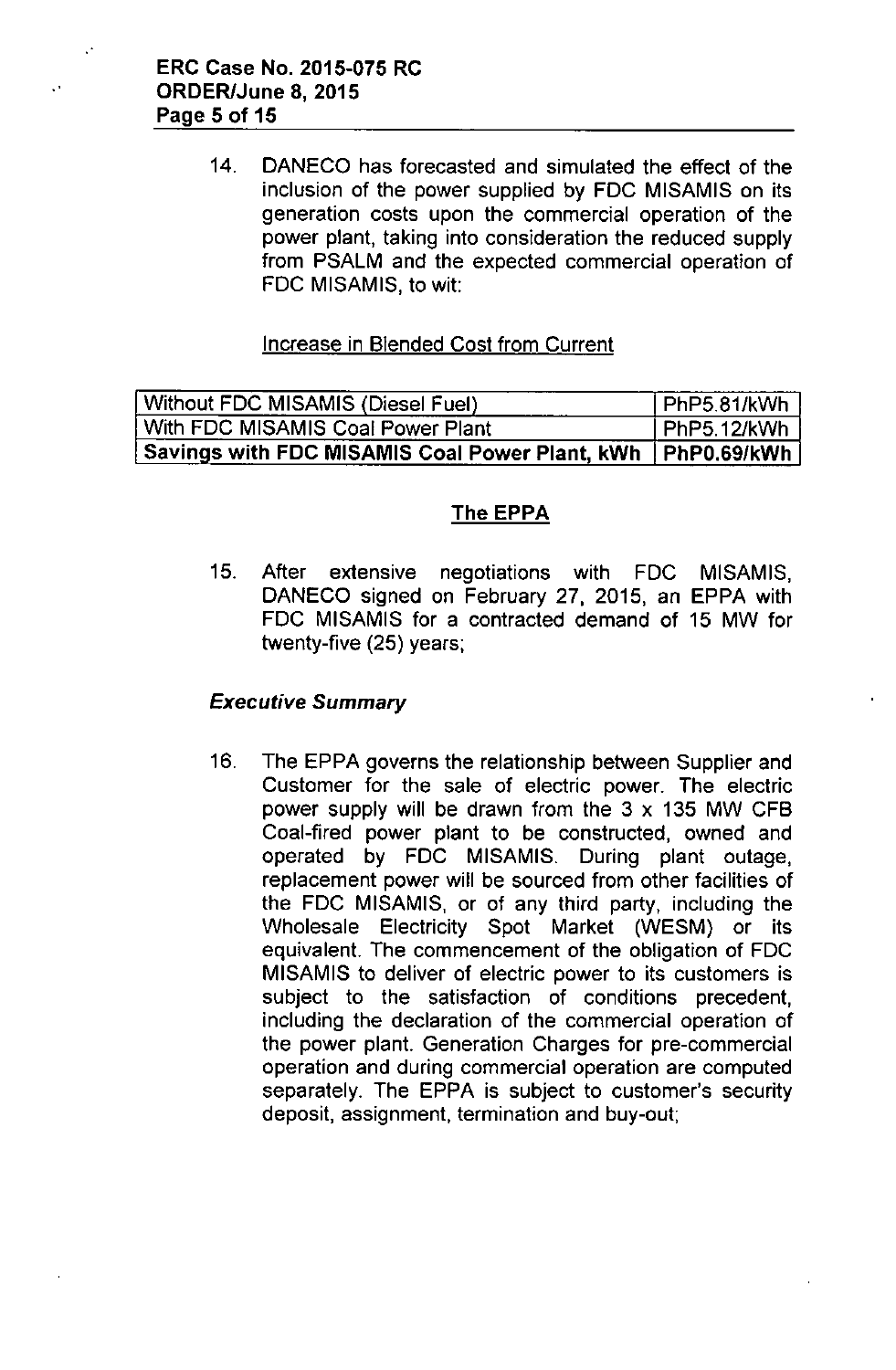#### *Salient Features*

- 17. The EPPA contains the following salient terms and conditions:
	- a. Commercial Operation Date. The target Commercial Operation Date is thirty-six (36) calendar months after all the requirements (Conditions Precedent to Commercial Operation Date) have been met;
	- b. Term. The Term of the EPPA shall be twenty-five (25) years from the Commercial Operation Date, unless extended: (a) by the grant of grace period; (b) due to Force Majeure; or (c) by mutual written agreement by the Parties;
	- c. Service Specification. They agreed to the following service specifications:

| Contracted Demand                | 15,000 kW                                       |
|----------------------------------|-------------------------------------------------|
| <b>Contracted Energy</b>         | 131,400,000 kWh                                 |
| <b>Customer Load Factor</b>      | 100%                                            |
| <b>Customer's Minimum Demand</b> | At least 40% of Customer's Contracted<br>Demand |
| Delivery Point                   | Plant Gate - FDC MISAMIS's Power<br>Plant       |
| Voltage at the Plant Gate        | 138 kV                                          |

- d. Increase in Contracted Energy, Monthly Nominated Energy or Contracted Demand. Customer may request an increase to the Contracted Energy, monthly nominated energy or Contracted Demand of a particular Billing Period by delivery of written notice at least sixty (60) days before the date on which such adjustment is proposed to take effect, setting out the reasons therefor;
- e. Premium Charge for Excess Consumption. For consumption higher than the Contracted Energy and/or monthly nominated energy, Customer shall pay the Generation Charge applicable plus a Premium Charge of ten percent (10%);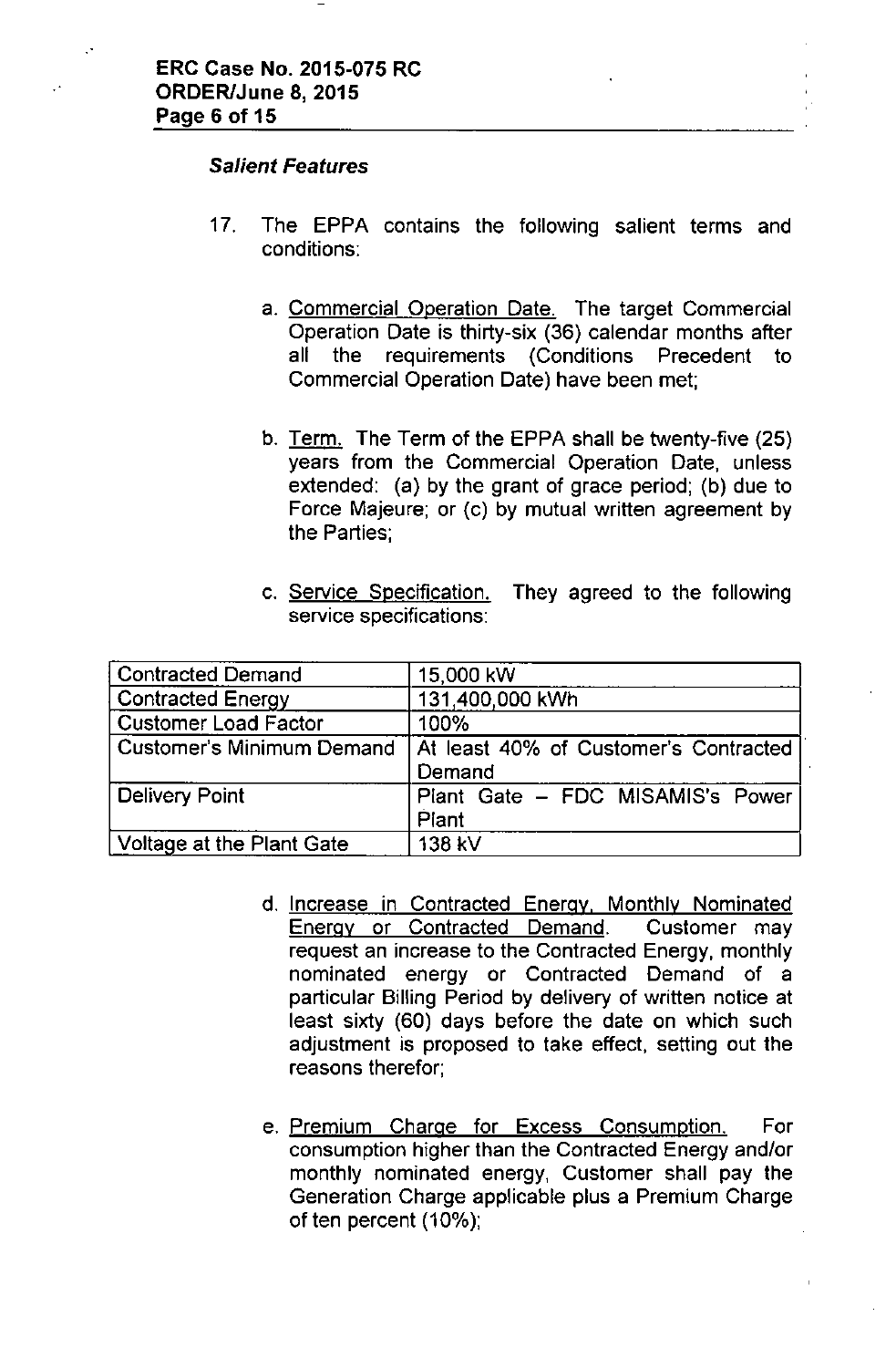- f. Replacement Power In Excess of Outage Allowance. The Supplier shall exert best efforts to procure Replacement Power beyond the Outage Allowance. Notwithstanding any provision in this Agreement to the contrary, the Supplier has the right to source Replacement Power for the Customer from other current or future facilities of the Supplier or of any third party, including the WESM or its equivalent, at the sole election of the Supplier;
- g. Generation Charge. DANECO shall pay the generation charge consisting of variable and fixed charges, subject to adjustments. The generation charges for pre-commercial operation and during commercial operation are computed based on the Base Energy Rate (BER) computation as follows:

 $BER = (FC_{base} + VC_{base})/Energy$ 

$$
FC_{base} = (CRF^{kW}_{base} + PHP O&M^{kW}_{base} + US O&M^{kW}_{base}) \times CD
$$

Where:

 $CRF^{\text{kW}}_{\text{base}}$ = PhP1,924.48/kW

- PHP  $O&M^{kW}$ <sub>base</sub> = PhP474.75/kW
- $US\ O8M^{\rm kW} _{\rm base}$ = PhP30.64/kW

## $VC<sub>base</sub> = [DCP<sub>base</sub>]<sup>*</sup>[Forex<sub>base</sub>]<sup>*</sup>[MCR]<sup>*</sup>[Energy]/Conversion Factor$

Where:

| $\mathsf{DCP}_\mathsf{base}$  | $=$ US\$72/MT     |
|-------------------------------|-------------------|
| ${\sf Forex}_{\texttt{base}}$ | $=$ PhP41.12/US\$ |
| MCR                           | $= 0.70$ kg/kWh   |

Conversion Factor =  $1,000$  kg/MT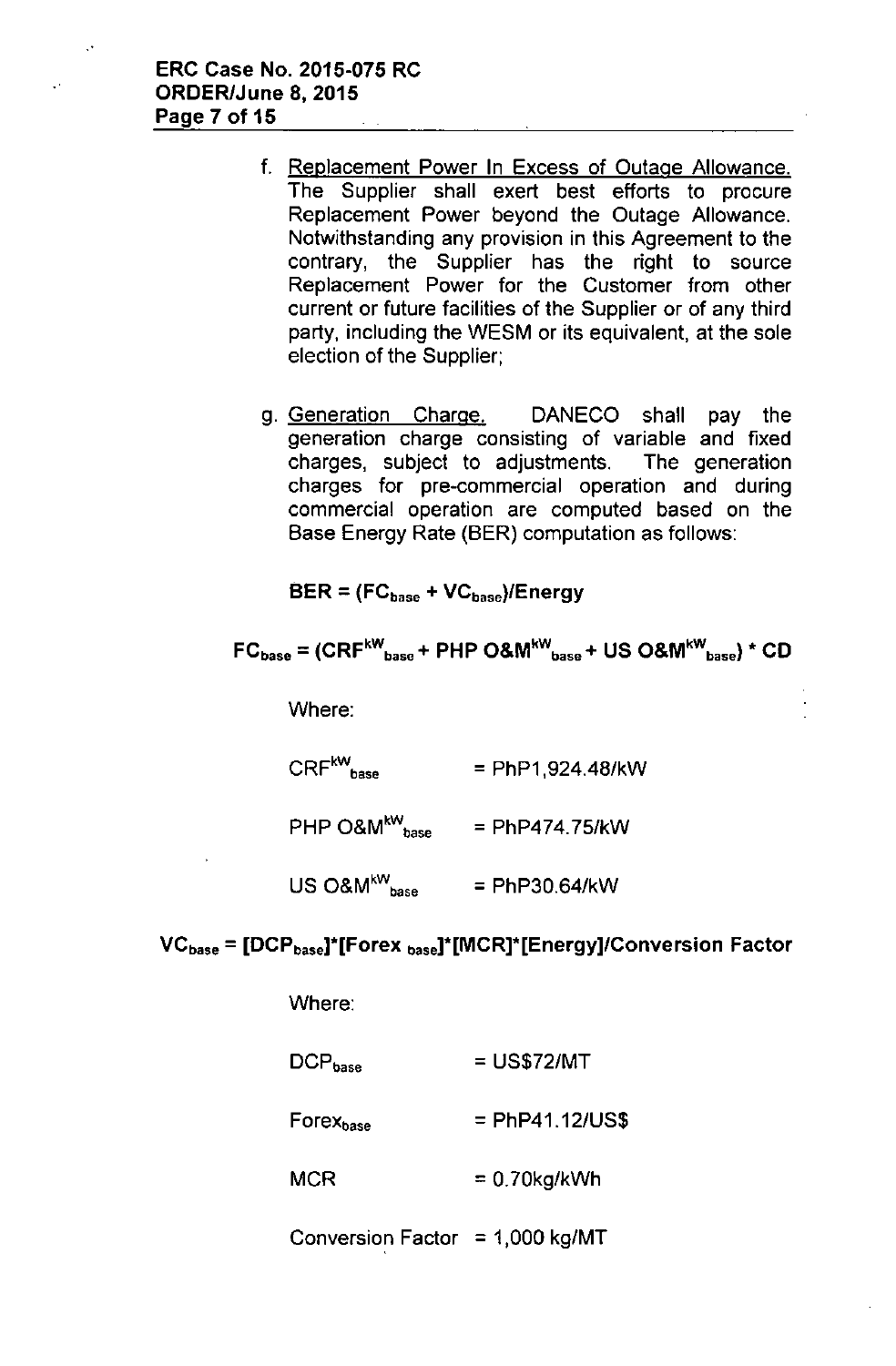- h. Customer Failure to Off-take Power. If the Customer off-takes power less than the Contracted Energy and/or Contracted Demand, the Customer shall still pay the full Generation Charge for the Contracted Energy and/or Contracted Demand, and all applicable fees, charges and costs;
- i. Transmission Fees, Ancillary Services Charges, Line Rental Charges, and WESM Costs. The Customer shall pay for Transmission Fees, Ancillary Services Charges, Line Rental Charges, and WESM Costs. All other transmission charges and market related fees/charges that are not part of the generation charge shall be for the account of Customer;
- j. Security Deposit. The Security Deposit shall be in an amount equivalent to one hundred percent (100%) of the projected highest monthly Power Bill for the first Contract Year of the Agreement;
- k. Assignment. In all cases of valid assignment, the assignee shall assume all the rights and obligations of the assignor under this Agreement; and
- I. Adjustments Due to Force Majeure. The Supplier shall have seventy-two (72) hours to restore interrupted supply counted from the time a Force Majeure Event prevented it from supplying electric power to the Customer. The Customer shall not be entitled to interruption adjustment during such period. On the other hand, the Customer shall have seventy-two (72) hours to resume taking electric power counted from the time a Force Majeure Event prevented it from fully taking its Contracted Energy;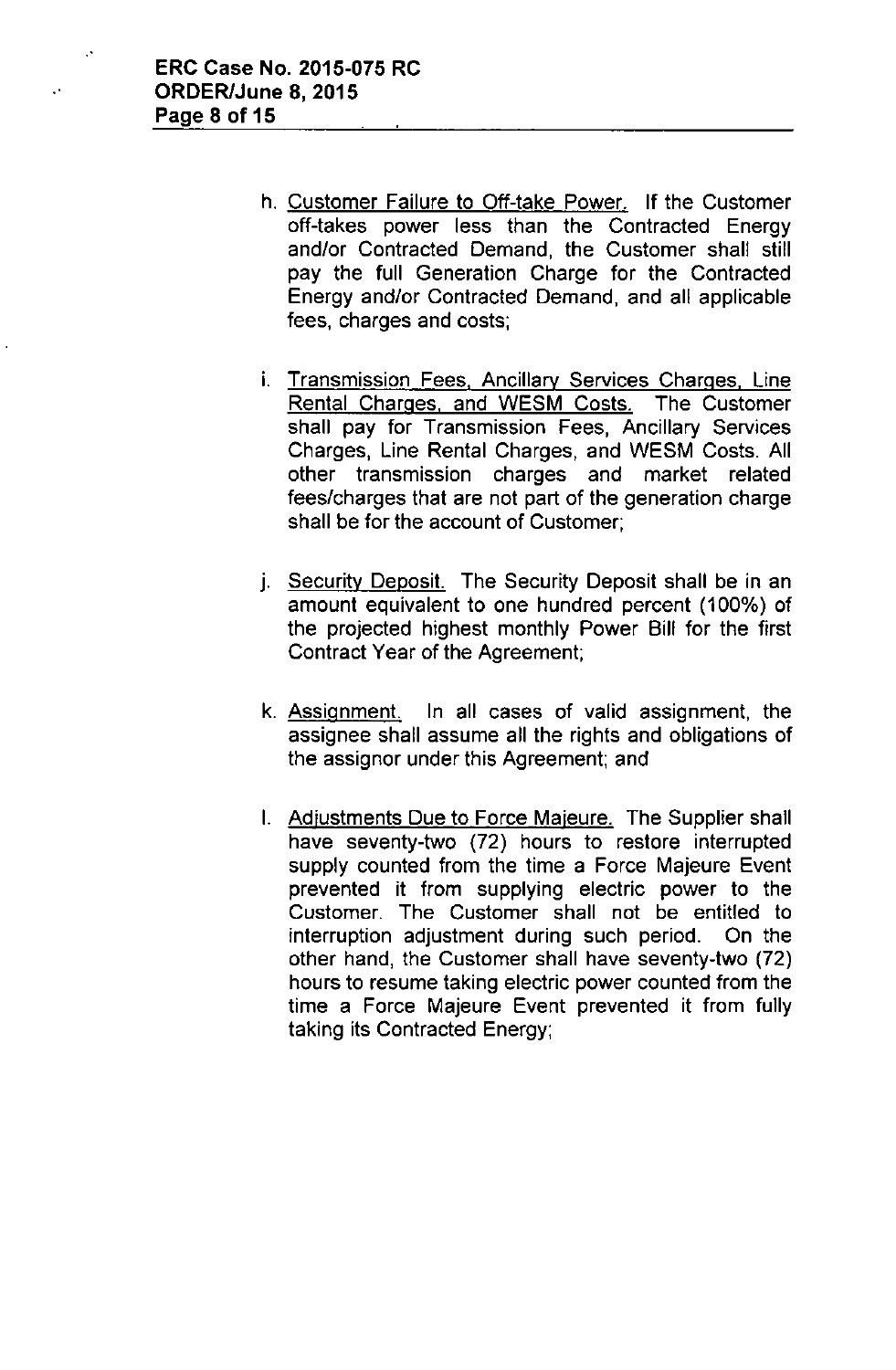"

Å,

# **Other Related Documents**

18. In further support of the instant application, they submit to the Commission, the following documents:

| Annex                   | <b>Nature of Documents</b>                                        |
|-------------------------|-------------------------------------------------------------------|
| A                       | EPPA between DANECO and FDC MISAMIS                               |
|                         | dated February 27, 2015                                           |
| B                       | DANECO Certificate of Franchise No. 107                           |
| $B-1$                   | DANECO Certificate of Franchise No. 103                           |
| C                       | <b>DANECO Certificate of Registration</b>                         |
| $\overline{\mathsf{E}}$ | FDC MISAMIS Certificate of Registration                           |
| $E-1$                   | Renewable<br>Power<br>Green<br>Holdings,                          |
|                         | Incorporated's Certificate of Incorporation                       |
| $E-2$                   | Strong Field Energy Corporation's Certificate of                  |
|                         | <b>Filing of Amended Articles of Incorporation</b>                |
| $\mathsf F$             | FDC MISAMIS General Information Sheet (GIS)                       |
| $\overline{\mathrm{G}}$ | MISAMIS latest<br>FDC<br>Audited<br>Financial<br>Statements (AFS) |
| H                       | Certification from the Office of the Legislative                  |
|                         | Body of the Municipality of Montevista, Province                  |
|                         | of Compostela Valley for the receipt of instant                   |
|                         | joint application (including annexes)                             |
| $H-1$                   | Certification from the Office of the Legislative                  |
|                         | Body of the Province of Compostela Valley for                     |
|                         | the receipt of instant joint application (including               |
|                         | annexes)                                                          |
|                         | Certification from the Office of the Legislative                  |
|                         | Body of the City of Makati for the receipt of                     |
|                         | instant joint application (including annexes)                     |
| J                       | Copy of the Affidavit of Publication                              |
| $J-1$                   | Copies of newspaper publications of general                       |
|                         | circulation within the franchise area or area                     |
|                         | where DANECO and FDC MISAMIS principally                          |
|                         | operate                                                           |
| Κ                       | PSALM certification of insufficient capacity to                   |
|                         | supply Mindanao Distribution Utilities                            |
| L                       | DANECO Actual and Forecasted Load<br>Data                         |
|                         | From 2008-2024                                                    |
| М                       | DANECO Procurement Process (in a sealed<br>envelope)              |
| N                       | <b>DANECO Rate Impact Analysis</b>                                |
| O                       | Sources of Funds/Financial Plans; Debt/Equity                     |
|                         | Ratio; Project Cost; and Computation of Return                    |
|                         | Investment/Weighted Average Cost of<br>on                         |
|                         | Capital (WACC) (in a sealed envelope)                             |
|                         |                                                                   |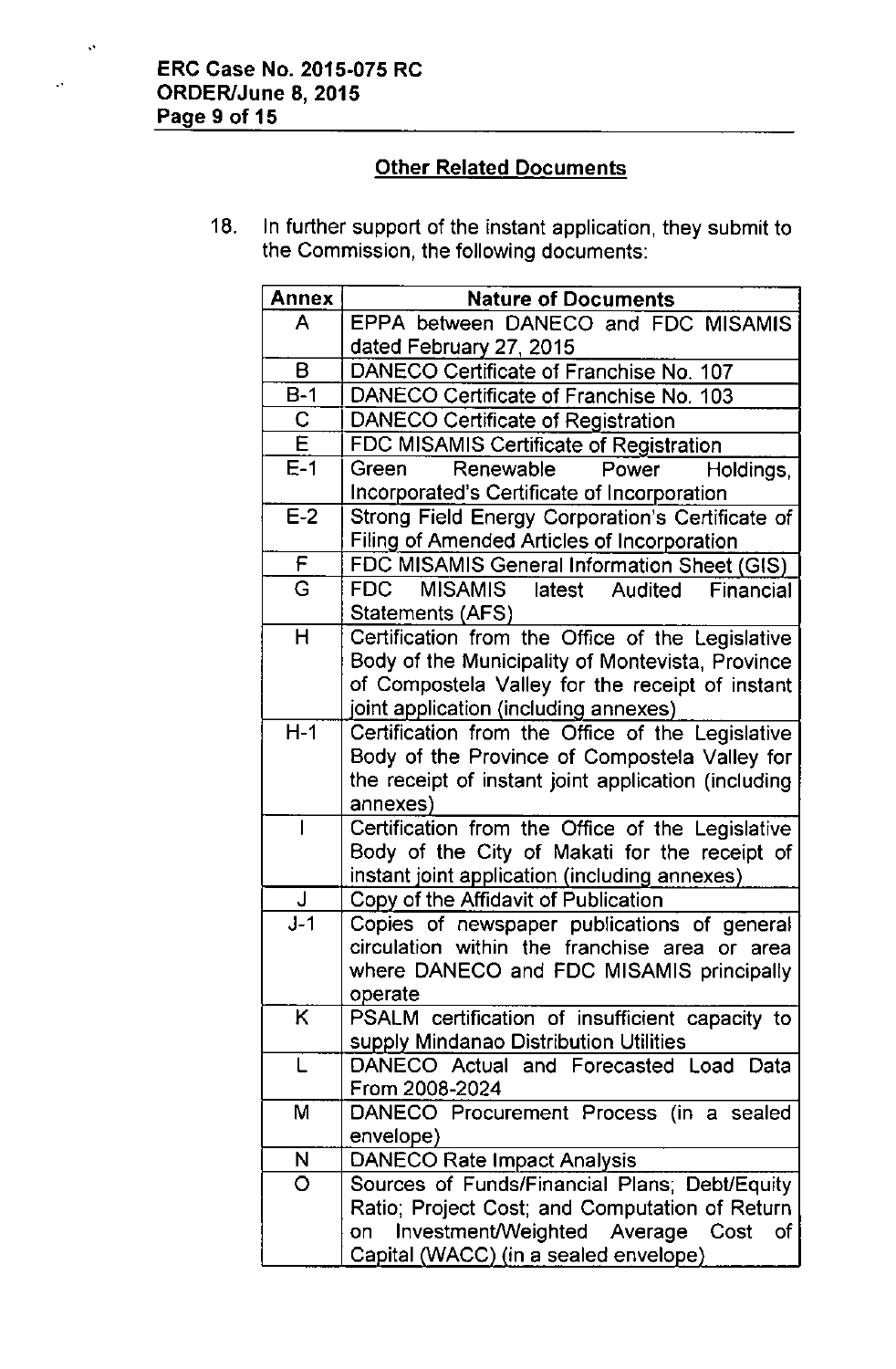.'

| P  | FDC MISAMIS Board of Investments (BOI)<br>Certificate of Registration |
|----|-----------------------------------------------------------------------|
|    |                                                                       |
| Q  | FDC MISAMIS Environmental Compliance                                  |
|    | Certificate (ECC)                                                     |
| R. | FDC MISAMIS Fuel Procurement Process (in a)                           |
|    | sealed envelope)                                                      |
| S  | Land Bank of the Philippines (LBP) Certification                      |
|    | - Indicative Key Terms and Conditions (in a                           |
|    | sealed envelope)                                                      |

19. Pursuant to ERC Resolution NO.9, Series of 2010, FOC MISAMIS shall file the necessary application for a COC no later than (3) months prior to the commercial operations date of the 3 X 135 MW CFB coal-fired power plant;

# Allegations in Support of the Motion for Confidential Treatment of Information

20. The Commission may, upon request of a party and determining that the disclosure of information requested to be treated as confidential information is justified, treat certain information submitted to it as confidential' OANECO and FOC MISAMIS are bound by confidentiality agreement prohibiting the disclosure of any business, technical, marketing, operational, organizational, financial or other information and trade secrets and other confidential documents, papers and information.<sup>5</sup> Accordingly, they request before the Commission that  $\cdot$ Annexes "M", "0", "R", and "S" not be disclosed and be treated as confidential in accordance with Rule 4 of the ERC Rules. These Annexes contain confidential information critical to the business operation of FOC MISAMIS including trade secrets and business calculations, assumptions and projections; and

<sup>4</sup> Rule 4 - Confidential Information, ERC Rules

s Article 14 of the EPPA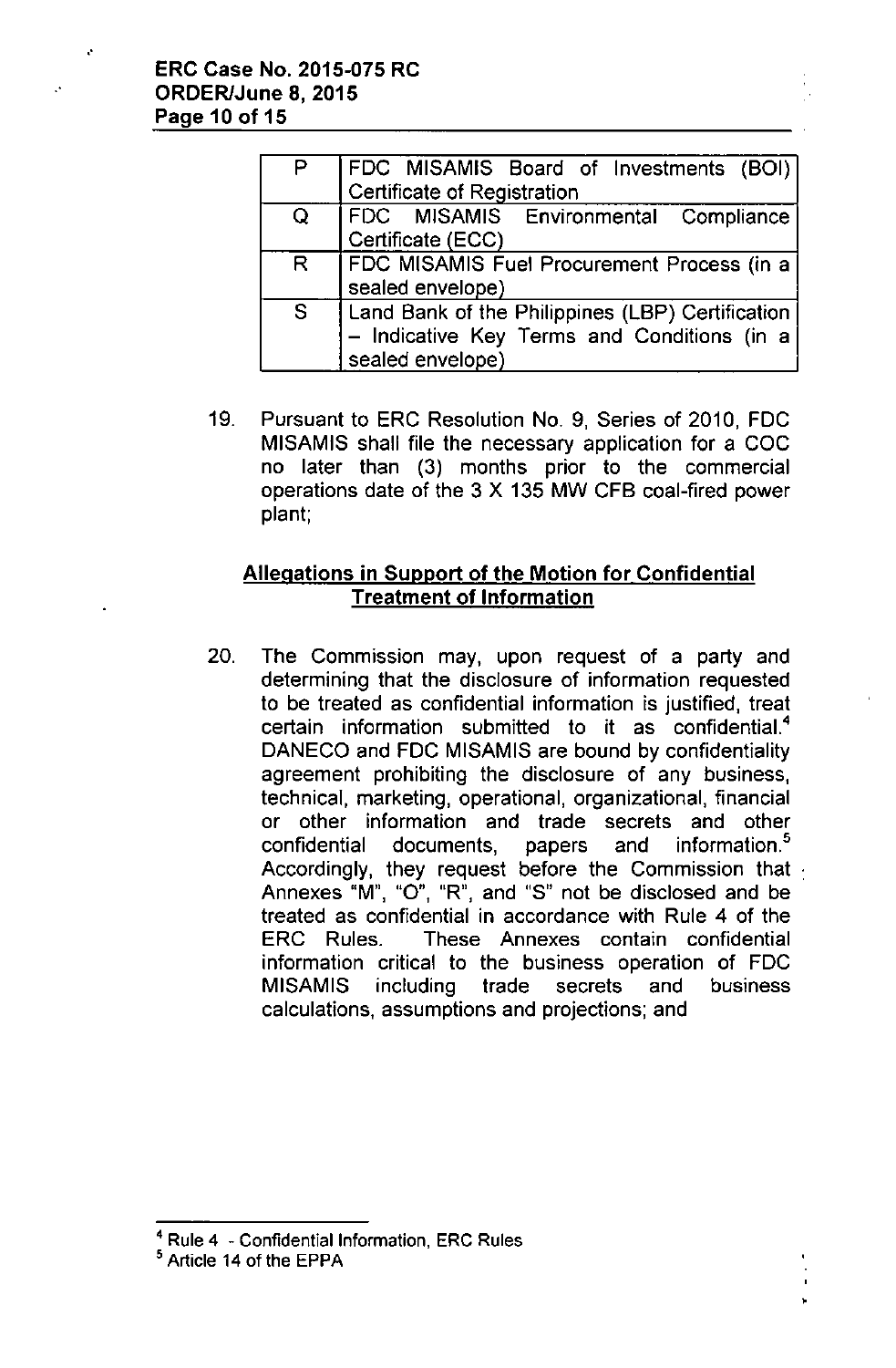.'

# Prayer

- 21. Thus, they pray that the Commission:
	- a. Approve their duly negotiated EPPA;
	- b. Issue an Order: i) treating Annexes "M", "0", "R" and "S", and the information contained therein as confidential; ii) directing their non-disclosure pursuant to Rule 4 of ERC Rules; and iii) prescribing the guidelines for the protection thereof; and
	- c. After trial on the merits, issue a permanent approval of their EPPA which would authorize OANECO to charge and collect the fees under the same as well as pass on the full amount to its member-consumers.

Finding the said application to be sufficient in form and substance with the required fees having been paid, the same is hereby set for jurisdictional hearing, expository presentation, pre-trial conference and evidentiary hearing on June 30, 2015 (Tuesday) at eleven o'clock in the morning (11 :00 A.M.) at DANECO's Principal Office, Montevista, Compostela Valley.

OANECO and FOC MISAMIS are hereby directed to cause the publication of the attached Notice of Public Hearing, at their own expense, twice (2x) for two (2) successive weeks in two (2) newspapers of general circulation in the Philippines, with the date of the last publication to be made not later than ten (10) days before the date of the scheduled initial hearing. They are also directed to inform the customers within OANECO's franchise area, by any other means available and appropriate, of the filing of the instant application, their reasons therefor, and of the scheduled hearing thereon.

Let copies of the application, this Order, and the attached Notice of Public Hearing be furnished the Office of the Solicitor General (OSG), the Commission on Audit (COA) and the Committees on Energy of both Houses of Congress. They are hereby requested, if they so desire, to send their duly authorized representatives at the scheduled hearing.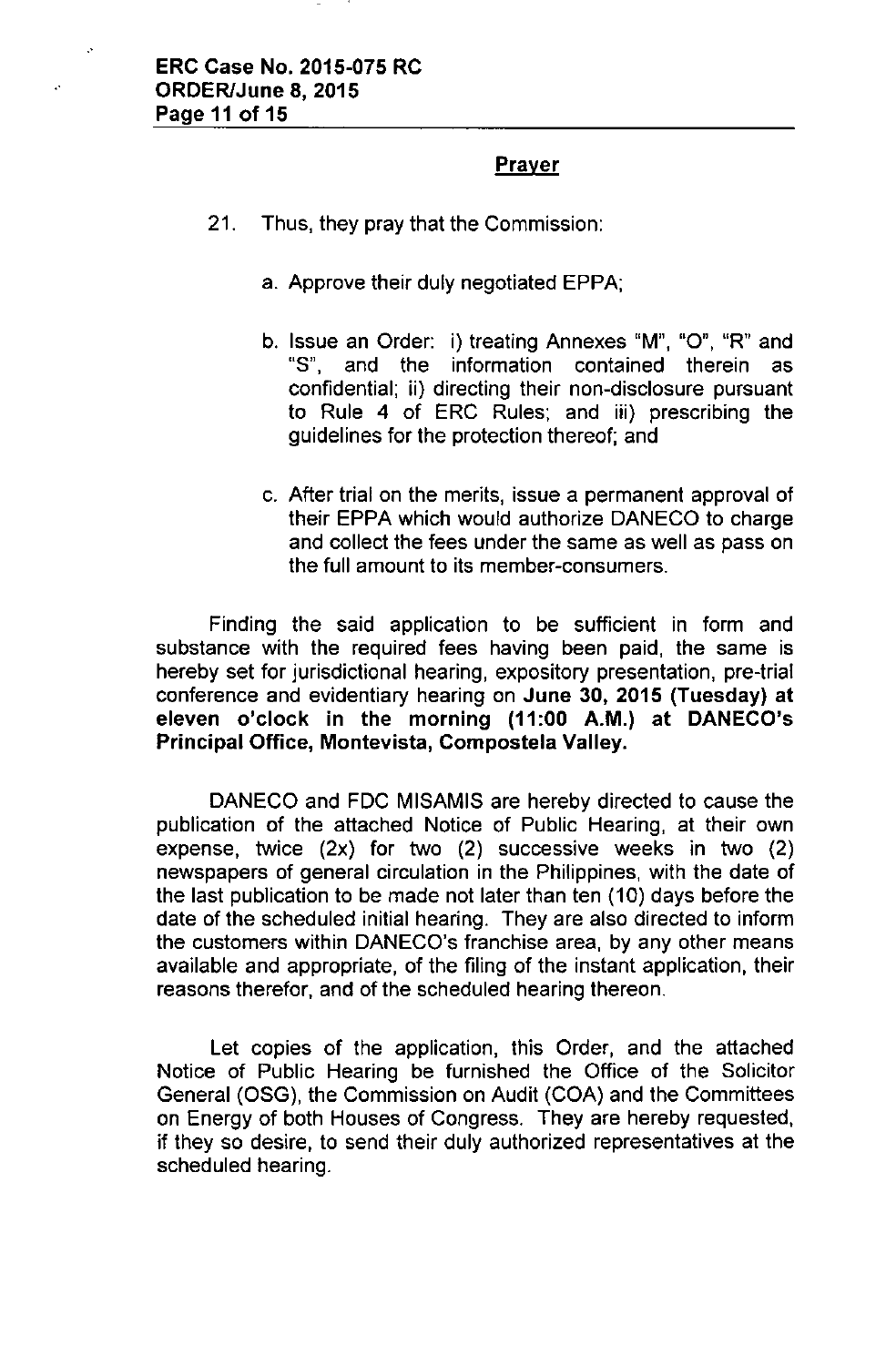#### **ERC Case No. 2015-075 RC ORDER/June 8, 2015 Page 12 of 15**

 $\mathbf{r}$ 

Likewise, let copies of this Order and the attached Notice of Public Hearing be furnished the Offices of the Mayors of the Cities and Municipalities within DANECO's franchise area and the Provincial Governors of Oavao del Norte and Compostela Valley for the appropriate posting thereof on their respective bulletin boards.

OANECO and FOC MISAMIS are hereby directed to furnish all those making requests therefor with copies of the application and its attachments, subject to reimbursement of reasonable photocopying costs.

On the date of the initial hearing, OANECO and FOC MISAMIS must submit to the Commission their written Compliance with the jurisdictional requirements attaching therewith, methodically arranged and duly marked, the evidences of the actual posting and publication of the Notice of Public Hearing consisting of certifications issued to that effect, signed by the afore-mentioned Mayors and Governors or their duly authorized representatives, bearing the seals of their offices, and the affidavits of the Editors or Business Managers of the newspapers where said Notice of Public Hearing were published together with the complete issues of the said newspapers, and such other proofs of compliance with the requirements of the Commission.

OANECO and FOC MISAMIS and all interested parties are directed to submit, at least five (5) days before the date of initial hearing and pre-trial conference, their respective Pre-Trial Briefs containing, among others:

- (a) A summary of admitted facts and proposed stipulation of facts;
- (b) The issues to be tried or resolved;
- (c) The documents or exhibits to be presented, stating the purposes thereof and proposed markings therefore; and
- (d) The number and names of the witnesses, with their written testimonies in an individual affidavit form, to be attached to the Pre-Trial Brief.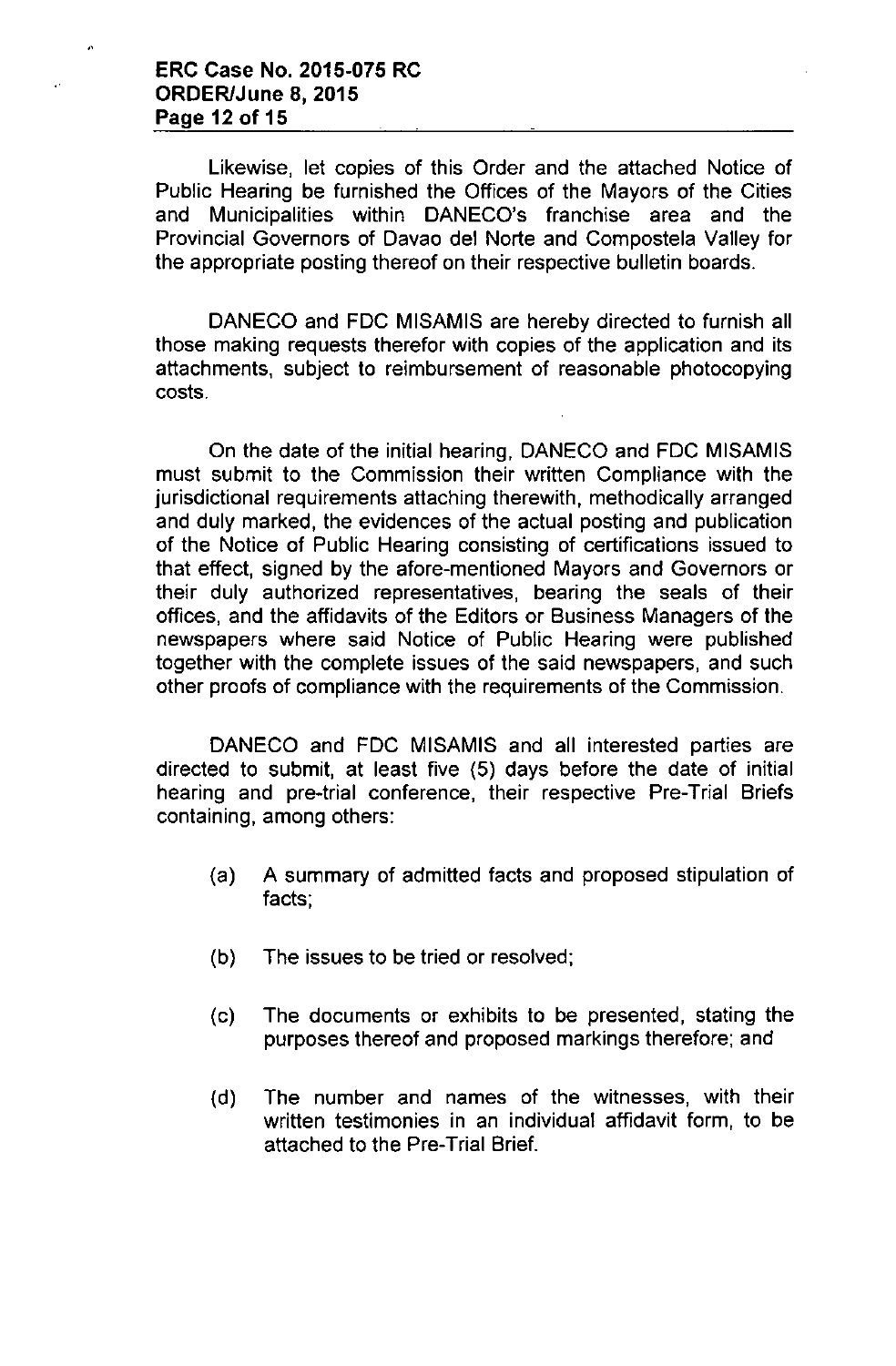Failure of OANECO and FOC MISAMIS to submit the required Pre-Trial Brief and Judicial Affidavits of their witnesses within the prescribed period shall be a ground for cancellation of the scheduled hearing, and the resetting of which shall be six (6) months from said date of cancellation.

As part of the pre-trial conference, OANECO and FOC MISAMIS must also be prepared to make an expository presentation of their application, aided by whatever communication medium that they may deem appropriate for the purpose, in order to put in plain words and explain, for the benefit of the member-consumers and other concerned parties, what the application is all about and the reasons and justifications being cited in support thereof.

## SO ORDERED.

Pasig City, June 8, 2015.

FOR ANO BY AUTHORITY OF THE COMMISSION:

ENAIDA G. CF Chairperson for

 $\forall$ **~ ANECO and FDe MISAMIS EPPA/201S-Q75 RC/initial order**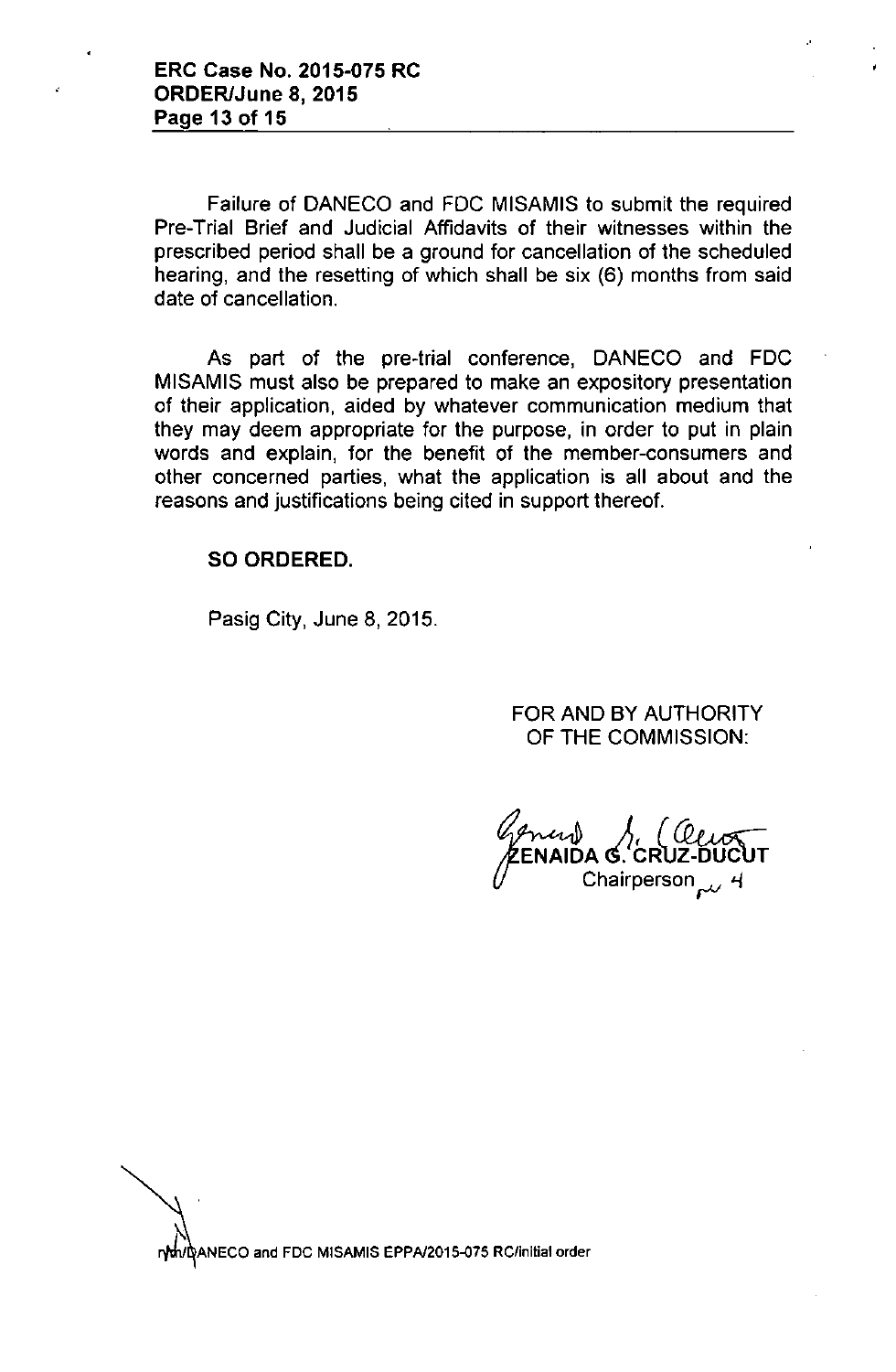Copy Furnished:

- 1. Quiason Makalintal Barot Torres Ibarra and Sison *Counsel for OANECO* 21<sup>st</sup> Floor, Robinsons-Equitable Tower, 4 ADB Avenue corner Poveda St., Ortigas Center, Pasig City
- 2. Atty. Renato R. Vehemente *Counsel for FOC M/SAM/S* 23<sup>rd</sup> Floor, PBCom Tower, 6795 Ayala Avenue corner V.A. Rufino St., Makati City
- 3. Davao del Norte Electric Cooperative, Inc. (DANECO) Montevista, Compostela Valley
- 4. FDC Misamis Power Corporation (FDC MISAMIS) 23<sup>rd</sup> Floor, PBCom Tower, 6795 Ayala Avenue corner V.A. Rufino St., Makati City
- 5. Office of the Solicitor General (OSG) 134 Amorsolo Street, Legaspi Village, City of Makati 1229
- 6. Commission on Audit (COA) Commonwealth Avenue, Quezon City 1121
- 7. Senate Committee on Energy GSIS Building, Roxas Boulevard, Pasay City 1300
- 8. House of Representatives Committee on Energy Batasan Hills, Quezon City 1126
- 9. Office of the City Mayor Tagum City, Davao del Norte
- 10. Office of the City Mayor Island Garden City of Samal, Davao del Norte
- 11. Office of the Municipal Mayor Asuncion, Davao del Norte
- 12. Office of the Municipal Mayor Kapalong, Davao del Norte
- 13. Office of the Municipal Mayor New Corella, Davao del Norte